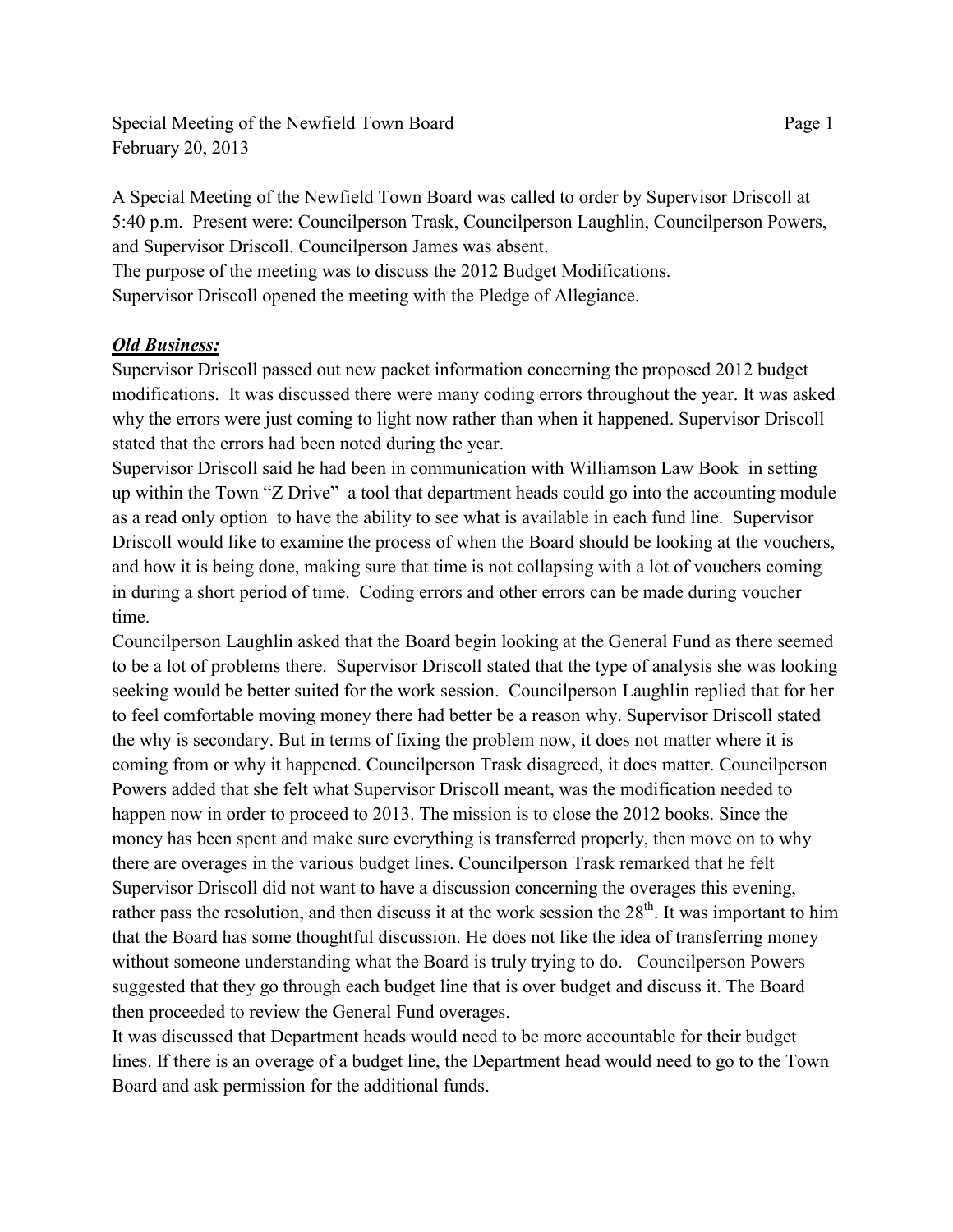Special Meeting of the Newfield Town Board Page 2 February 20, 2013

The Board then reviewed and discussed the Highway, Recreation, Water 1&2 and sewer funds overages.

Motion was made by Councilperson Laughlin to accept the proposed Resolution:

## RESOLUTION 8-2013 2012 ADJUSTING BUDGET JOURNAL ENTRIES

RESOLVED that the attached represent the 2012 adjusting budget journal entries, and

RESOLVED that the supervisor is directed to make these modifications to the 2012 budget.

| <b>HIGHWAY</b>    |            |             |              |          |
|-------------------|------------|-------------|--------------|----------|
| то                | Τo         |             | <b>FROM</b>  |          |
| Repairs-Pers.Svc. | DA5110.1   | \$2,869.02  | Snow Removal | DA5142.1 |
|                   |            |             |              |          |
| Gas               | DA5110.45  | \$1,500.40  | Snow Removal | DA5142.1 |
| <b>Diesel</b>     | DA5110.452 | \$5,231.92  | Snow Removal | DA5142.1 |
| Misc. Cont.       | DA5110.499 | \$2,690.71  | Snow Removal | DA5142.1 |
|                   |            |             |              |          |
| Tires             | DA5130.462 | \$83.64     | Snow Removal | DA5142.1 |
| Brush-Pers, Svc.  | DA5140.1   | \$953.35    | Snow Removal | DA5142.1 |
|                   |            |             |              |          |
| <b>ERS</b>        | DA9010.8   | \$1,886.69  | Snow Removal | DA5142.1 |
| W/C               | DA9040.8   | \$13,977.54 | Snow Removal | DA5142.1 |
| W/C               | DA9040.8   | \$1,217.60  | Snow Removal | DA5142.1 |
| Health Ins.       | DA9060.8   | \$8,712.74  | Snow Removal | DA5142.1 |
|                   |            |             |              |          |
|                   |            | \$39,123.61 |              |          |

| <b>RECREATION</b> |            |            |                |           |
|-------------------|------------|------------|----------------|-----------|
| TO                |            |            | <b>FROM</b>    |           |
| Rec Admin-Cont    | CR7020.4   | \$1,833.81 | Summer Camp    | CR7310.11 |
| Youth Pgm         | CR7310.404 | \$278.74   | Youth Pgm-Cont | CR7310.4  |
| Softball          | CR7320.404 | \$249.08   | Youth Pgm-Cont | CR7310.4  |
| Cheerleading      | CR7320.405 | \$824.73   | Youth Pgm-Cont | CR7310.4  |
| Soccer            | CR7320.408 | \$756.90   | Youth Pgm-Cont | CR7310.4  |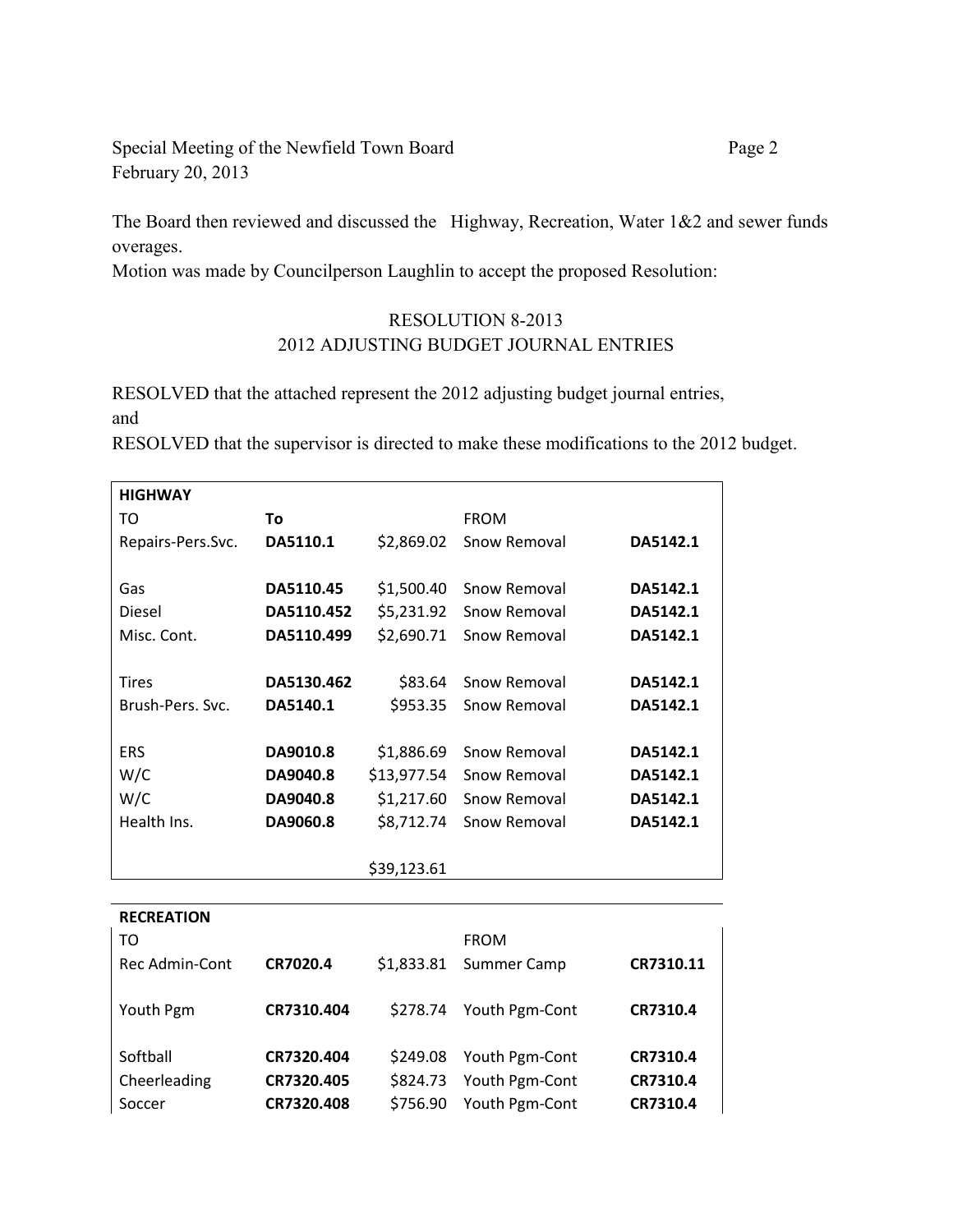| <b>New Prgms</b>       | CR7320.409           |                     | \$710.19 Youth Pgm-Cont | CR7310.4               |
|------------------------|----------------------|---------------------|-------------------------|------------------------|
| <b>ERS</b><br>Medicare | CR9030.8<br>CR9035.8 | \$1,345.92 Ski Club | \$313.49 Youth Pgm-Cont | CR7320.407<br>CR7310.4 |
|                        |                      | \$6,312.86          |                         |                        |

| <b>WATER 1</b> |            |            |                  |             |
|----------------|------------|------------|------------------|-------------|
| то             |            |            | <b>FROM</b>      |             |
| Water Admin-   |            |            |                  | <b>SW1-</b> |
| Cont           | SW1-8310.4 | \$1,643.09 | Source of Supply | 8320.4      |
|                |            |            |                  |             |
|                |            |            |                  | <b>SW1-</b> |
| Trans/Dist     | SW1-8340.1 | \$130.00   | Source of Supply | 8320.4      |
|                |            |            |                  |             |
|                |            |            |                  | <b>SW1-</b> |
| <b>ERC</b>     | SW1-9010.8 | \$1,192.45 | Source of Supply | 8320.4      |
|                |            |            |                  | <b>SW1-</b> |
| W/C            | SW1-9040.8 | \$886.00   | Source of Supply | 8320.4      |
|                |            |            |                  | <b>SW1-</b> |
| Health Ins.    | SW1-9060.8 | \$254.11   | Source of Supply | 8320.4      |
|                |            |            |                  |             |
|                |            | \$4,105.65 |                  |             |

| <b>WATER 2 FUND</b><br>то<br>Water Admin- |            |            | <b>FROM</b>             |            | <b>SW2-</b>                          |  |
|-------------------------------------------|------------|------------|-------------------------|------------|--------------------------------------|--|
| Equip                                     | SW2-8310.2 | \$31.88    | <b>Water Admin-Pers</b> | \$31.88    | 8310.1                               |  |
| Purification                              | SW2-8330.4 | S459.94    | <b>Water Admin-Pers</b> | \$459.94   | <b>SW2-</b><br>8310.1                |  |
| Trans/Dist                                | SW2-8340.4 | \$1,922.97 | <b>Water Admin-Pers</b> | \$1,922.97 | <b>SW2-</b><br>8310.1                |  |
| <b>ERS</b>                                | SW2-9010.8 | \$1.192.45 | <b>Water Admin-Pers</b> | \$1,192.45 | <b>SW2-</b><br>8310.1<br><b>SW2-</b> |  |
| W/C                                       | SW2-9040.8 | \$886.00   | <b>Water Admin-Pers</b> | \$886.00   | 8310.1<br><b>SW2-</b>                |  |
| Health Ins                                | SW2-9060.8 | \$37.78    | <b>Water Admin-Pers</b> | \$37.78    | 8310.1                               |  |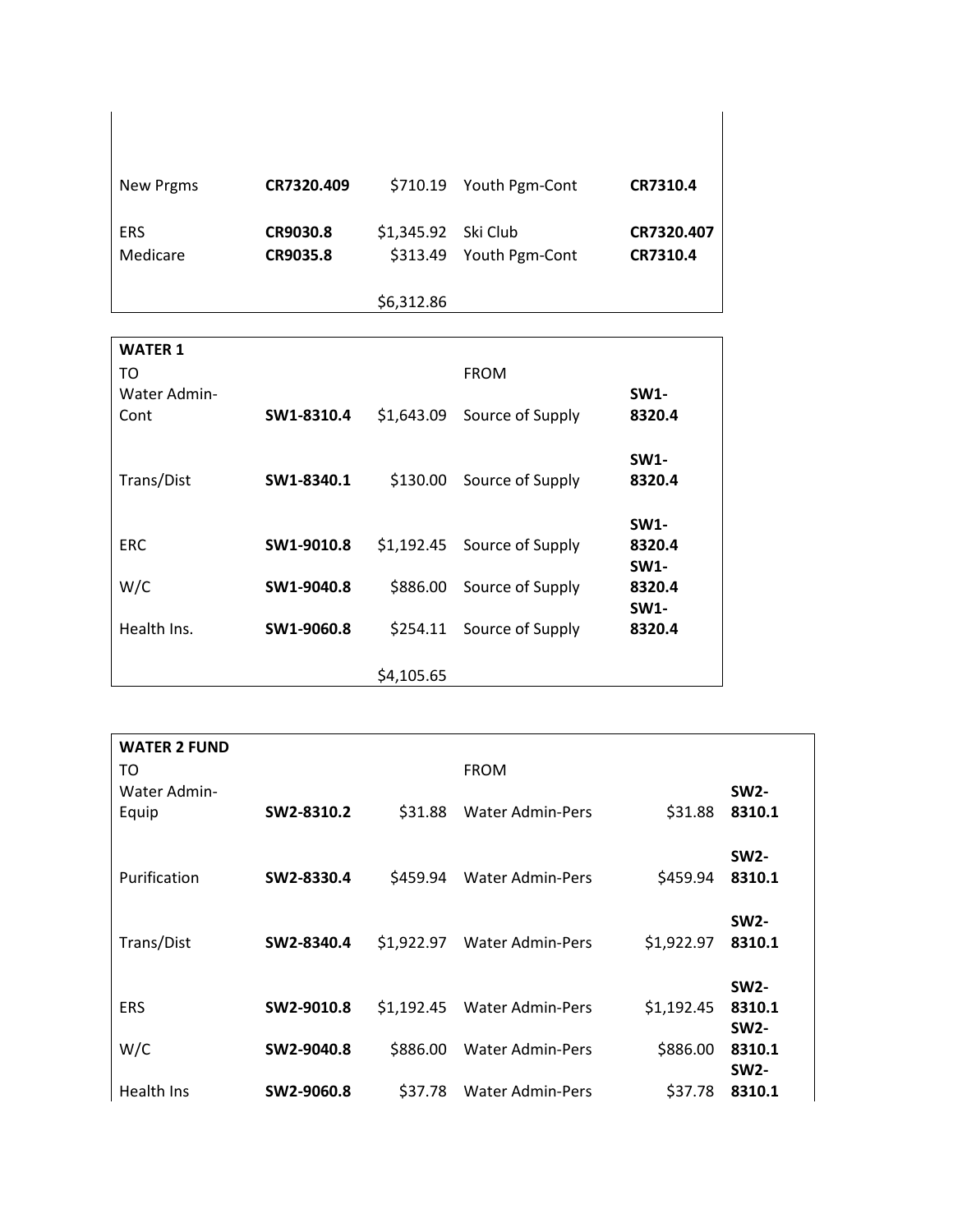|             |            |            |                           |            | <b>SW2-</b> |
|-------------|------------|------------|---------------------------|------------|-------------|
| <b>Bond</b> | SW2-9710.6 | \$5,000.00 | <b>Water Admin-Pers</b>   | \$461.86   | 8310.1      |
|             |            |            |                           |            | <b>SW2-</b> |
|             |            |            | Source of Supply          | \$1,926.71 | 8320.4      |
|             |            |            |                           |            | <b>SW2-</b> |
|             |            |            | Source of Supply          | \$1,629.28 | 8320.2      |
|             |            |            |                           |            | <b>SW2-</b> |
|             |            |            | <b>ERS</b>                | \$497.55   | 9030.8      |
|             |            |            |                           |            | <b>SW2-</b> |
|             |            |            | <b>DSB</b>                | \$274.00   | 9055.8      |
|             |            |            |                           |            | <b>SW2-</b> |
|             |            |            | Medicare                  | \$115.84   | 9035.8      |
|             |            |            |                           |            |             |
|             |            | \$9,531.02 |                           | \$9,436.26 |             |
|             |            | (594.76)   | (need from another fund)? |            |             |

 $\overline{\phantom{a}}$ 

| <b>SEWER FUND</b> |            |            |                        |            |
|-------------------|------------|------------|------------------------|------------|
| TO                |            |            | <b>FROM</b>            |            |
| Admin-Pers.Sv.    | SS1-8110.1 | \$4,665.86 | Contingency            | SS1-9199.4 |
|                   |            |            |                        |            |
| <b>ERS</b>        | SS1-9010.8 | \$648.92   | <b>Sanitary Sewers</b> | SS1-8120.4 |
| Social Sec.       | SS1-9030.8 | \$219.04   | <b>Sanitary Sewers</b> | SS1-8120.4 |
| Medicare          | SS1-9035.8 | \$51.69    | <b>Sanitary Sewers</b> | SS1-8120.4 |
|                   |            |            |                        |            |
|                   |            | \$5,585.51 |                        |            |

Motion was made by Councilperson Trask to accept the proposed Resolution.

Vote: Councilperson Trask: AYE, Councilperson Laughlin: AYE, Councilperson Powers: AYE, Supervisor Driscoll: AYE, Councilperson James: ABSENT. Motion carried.